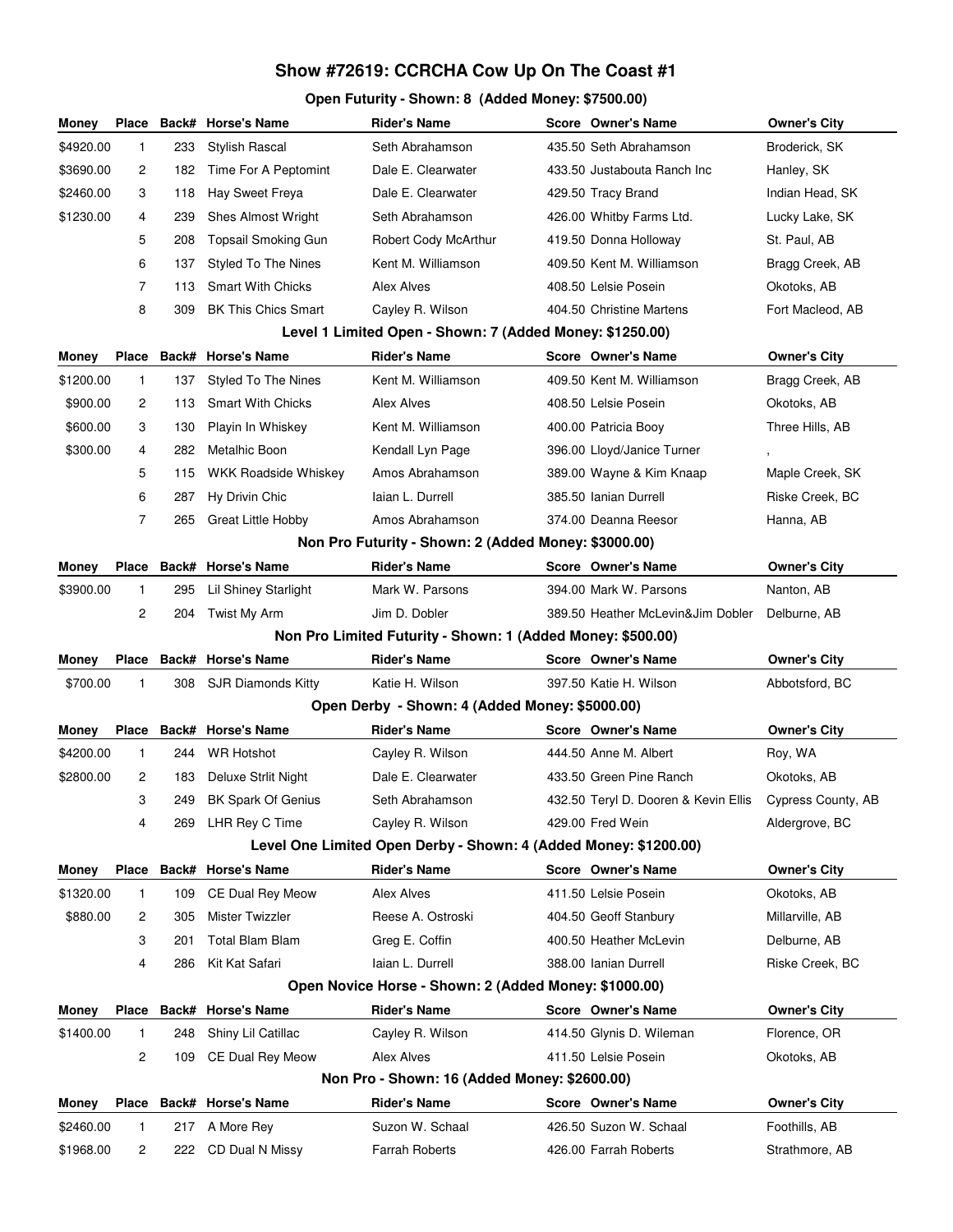## **Show #72619: CCRCHA Cow Up On The Coast #1**

| \$1476.00 | 3              | 203 | Cajun Cat                  | Jim D. Dobler                                               | 424.50 Heather McLevin&Jim Dobler | Delburne, AB             |
|-----------|----------------|-----|----------------------------|-------------------------------------------------------------|-----------------------------------|--------------------------|
| \$984.00  | 4              | 296 | One Fine Moonshine         | Mark W. Parsons                                             | 424.00 Mark W. Parsons            | Nanton, AB               |
| \$738.00  | 5              | 290 | Hes Reyl Hott              | Mark W. Parsons                                             | 422.00 Mark W. Parsons            | Nanton, AB               |
| \$574.00  | 6              | 181 | Styln Metallic Booty       | Bart F. Holowath                                            | 421.50 Bart & Terri Holowath      | Cayley, AB               |
|           | $\overline{7}$ | 258 | Northern Guns              | <b>Clayton Hines</b>                                        | 415.00 Clayton Hines              | Rocky Rapids, AB         |
|           | 8              | 240 | CD On Fleek                | Haley B. Rutherford                                         | 414.50 Haley Rutherford           | Merritt, BC              |
|           | 9              | 205 | Madam Justice Boon         | Carlene J. Meeks                                            | 413.50 Carlene J. Meeks           | Rockyview County, AB     |
|           | 10             | 226 | Shesa Sweet Cat            | Laurel Scharien                                             | 412.50 Laurel Scharien            | Okotoks, AB              |
|           | 11             | 199 | <b>High Powered Pepto</b>  | Gregory J. Gartner                                          | 406.00 Gregory J. Gartner         | Sherwood Park, AB        |
|           | 12             | 248 | Shiny Lil Catillac         | Glynis D. Wileman                                           | 402.00 Glynis D. Wileman          | Florence, OR             |
|           | 13             | 116 | Stylin The Sun             | Karolyn K. Herrigstad                                       | 401.00 Karolyn Herrigstad         | Anacortes, WA            |
|           | 14             | 192 | Lager And Ale              | Randi McCook                                                | 396.00 Larry & Sandy McCook       | $\overline{\phantom{a}}$ |
|           | 15             | 260 | Wanna Talk Money           | <b>Clayton Hines</b>                                        | 395.50 Clayton Hines              | Rocky Rapids, AB         |
|           | 16             | 225 | <b>SJR Diamond Taz</b>     | Janice S. Cornforth                                         | 367.00 Kelly & Janice Cornforth   |                          |
|           |                |     |                            | Amateur Derby - Shown: 7 (Added Money: \$500.00)            |                                   |                          |
| Money     | Place          |     | Back# Horse's Name         | <b>Rider's Name</b>                                         | Score Owner's Name                | <b>Owner's City</b>      |
| \$900.00  | $\mathbf{1}$   | 240 | CD On Fleek                | Haley B. Rutherford                                         | 414.50 Haley Rutherford           | Merritt, BC              |
| \$675.00  | 2              | 226 | Shesa Sweet Cat            | Laurel Scharien                                             | 412.50 Laurel Scharien            | Okotoks, AB              |
| \$450.00  | 3              | 199 | <b>High Powered Pepto</b>  | Gregory J. Gartner                                          | 406.00 Gregory J. Gartner         | Sherwood Park, AB        |
| \$225.00  | 4              | 276 | Rips Dun It Smart          | Douglas Allan McDaniel Jr.                                  | 405.00 Douglas Allan McDaniel Jr. | Portland, IN             |
|           | 5              | 248 | Shiny Lil Catillac         | Glynis D. Wileman                                           | 402.00 Glynis D. Wileman          | Florence, OR             |
|           | 6              | 116 | Stylin The Sun             | Karolyn K. Herrigstad                                       | 401.00 Karolyn Herrigstad         | Anacortes, WA            |
|           | $\overline{7}$ | 225 | SJR Diamond Taz            | Janice S. Cornforth                                         | 367.00 Kelly & Janice Cornforth   | ,                        |
|           |                |     |                            | Non Pro Limited Derby - Shown: 4 (Added Money: \$500.00)    |                                   |                          |
| Money     | Place          |     | <b>Back# Horse's Name</b>  | <b>Rider's Name</b>                                         | Score Owner's Name                | <b>Owner's City</b>      |
| \$780.00  | 1              | 269 | LHR Rey C Time             | Kerri Wein                                                  | 422.50 Fred Wein                  | Aldergrove, BC           |
| \$520.00  | 2              | 244 | <b>WR Hotshot</b>          | Anne M. Albert                                              | 422.00 Anne M. Albert             | Roy, WA                  |
|           | 3              | 307 | One Stlyish Oak            | Amy Sue Brattebo                                            | 421.00 Amy Brattebo               | Langley, BC              |
|           | 4              | 227 | Gold One Time              | Madelyn Gosselin                                            | 414.50 Madelyn Gosselin           | ,                        |
|           |                |     |                            | Open Bridle - Shown: 3 (Added Money: \$250.00)              |                                   |                          |
| Money     | Place          |     | <b>Back# Horse's Name</b>  | <b>Rider's Name</b>                                         | Score Owner's Name                | <b>Owner's City</b>      |
| \$420.00  | 1              | 246 | Prickly Playdox            | Cayley R. Wilson                                            | 283.50 Glynis D. Wileman          | Florence, OR             |
| \$280.00  | 2              | 250 | Whiz N Starlight           | Clay E. Webster                                             | 280.00 Jennifer S. Webster        | Okotoks, AB              |
|           | 3              | 229 | Smokin Kit Dual            | Kent M. Williamson                                          | 259.50 Jared Sherman              | Rocky View County, AB    |
|           |                |     |                            | Ltd Open Bridle - Shown: 3 (Added Money: \$100.00)          |                                   |                          |
| Money     | Place          |     | Back# Horse's Name         | <b>Rider's Name</b>                                         | <b>Score Owner's Name</b>         | <b>Owner's City</b>      |
| \$240.00  | $\mathbf{1}$   | 280 | <b>Running With Wolves</b> | Anna Gimblet                                                | 274.00 Jill A. Hamilton           |                          |
| \$160.00  | 2              | 187 | <b>Skeets Hickory Miss</b> | Annet Ribling                                               | 258.50 Kelly & Annet Ribling      | Fort Macleod, AB         |
|           | 3              | 117 | High Octane Chili          | Katherine Kowalik                                           | 255.00 Jackie Demmy               | Langley, BC              |
|           |                |     |                            | Non Pro Bridle - Shown: 4 (Added Money: \$200.00)           |                                   |                          |
| Money     | <b>Place</b>   |     | Back# Horse's Name         | <b>Rider's Name</b>                                         | Score Owner's Name                | Owner's City             |
| \$480.00  | 1              | 179 | SDP Blu Rey                | Terri J. Holowath                                           | 291.00 Bart & Terri Holowath      | Cayley, AB               |
| \$320.00  | 2              | 289 | Festinas Dual Lena         | Mark W. Parsons                                             | 285.00 Mark Parsons               | Nanton, AB               |
|           | 3              | 247 | Gina Reylena               | Glynis D. Wileman                                           | 143.50 Glynis D. Wileman          | Florence, OR             |
|           | 4              | 255 | Circle Of Lights           | Pat Bolin                                                   | 129.00 Pat Bolin                  | Stettler, AB             |
|           |                |     |                            | Intermediate Nep Dre Pridle Chourn 2 (Added Menour C150,00) |                                   |                          |

**Intermediate Non Pro Bridle - Shown: 3 (Added Money: \$150.00)**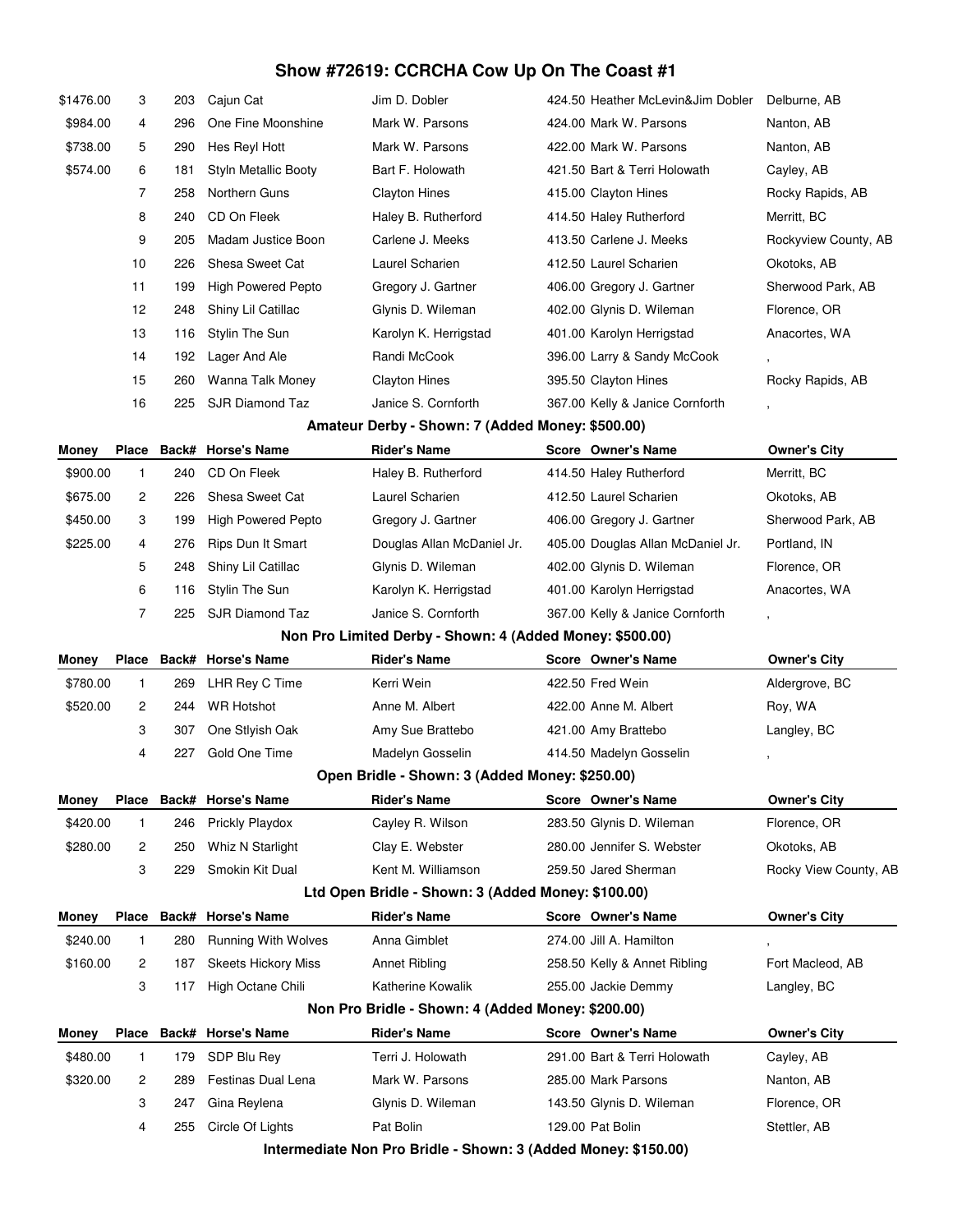## **Money Place Back# Horse's Name Rider's Name Score Owner's Name Owner's City** \$270.00 1 302 Signed Prescription Deborah A. Anderson 281.50 Deborah Anderson Abbotsford, BC \$180.00 2 247 Gina Reylena Glynis D. Wileman 143.50 Glynis D. Wileman Florence, OR 3 255 Circle Of Lights Pat Bolin 129.00 Pat Bolin Stettler, AB **Novice Non Pro Bridle - Shown: 4 (Added Money: \$100.00) Money Place Back# Horse's Name Rider's Name Score Owner's Name Owner's City** \$300.00 1 230 Pure Latigo Jonathan Morrison 290.00 Robyn & Jonathan Morrison High River, AB \$200.00 2 272 Fletch Your Muscle Fred Wein 282.50 Fred Wein Aldergrove, BC 3 247 Gina Reylena Glynis D. Wileman 143.50 Glynis D. Wileman Florence, OR 4 255 Circle Of Lights Pat Bolin 129.00 Pat Bolin Stettler, AB **Open Hackamore - Shown: 3 (Added Money: \$250.00) Money Place Back# Horse's Name Rider's Name Score Owner's Name Owner's City** \$330.00 1 269 LHR Rey C Time Cayley R. Wilson 295.00 Fred Wein Aldergrove, BC \$220.00 2 109 CE Dual Rey Meow Alex Alves 278.50 Lelsie Posein Okotoks, AB 3 296 One Fine Moonshine Mark W. Parsons 264.50 Mark W. Parsons Nanton, AB **Non Pro Hackamore - Shown: 6 (Added Money: \$200.00) Money Place Back# Horse's Name Rider's Name Score Owner's Name Owner's City** \$400.00 1 217 A More Rey Suzon W. Schaal 285.00 Suzon W. Schaal Foothills, AB \$240.00 2 258 Northern Guns Clayton Hines 282.50 Clayton Hines Rocky Rapids, AB \$160.00 3 290 Hes Reyl Hott Mark W. Parsons 279.00 Mark W. Parsons Nanton, AB 4 205 Madam Justice Boon Carlene J. Meeks 276.50 Carlene J. Meeks Rockyview County, AB 5 116 Stylin The Sun Karolyn K. Herrigstad 267.00 Karolyn Herrigstad Anacortes, WA 6 226 Shesa Sweet Cat Laurel Scharien 262.50 Laurel Scharien Okotoks, AB **Open Two Rein - Shown: 2 (Added Money: \$100.00) Money Place Back# Horse's Name Rider's Name Score Owner's Name Owner's City** \$300.00 1 304 Annies Scootn Cat Colter Schlosser 287.50 Sue Pengelly Rocky Mountain House, AB 2 306 Glow A Smooth Cat Clint Swales 285.00 Sara Kalke Edmonton, AB **Non Pro Two Rein - Shown: 2 (Added Money: \$100.00) Money Place Back# Horse's Name Rider's Name Score Owner's Name Owner's City** \$300.00 1 180 Smart Lookin Nurse Bart F. Holowath 294.50 Bart & Terri Holowath Cayley, AB 2 275 CR Tuffs Magic Tonic Douglas Allan McDaniel Jr. 265.50 Douglas A. McDaniel Portland, IN **Youth Bridle - Shown: 1 (Added Money: \$100.00) Money Place Back# Horse's Name Rider's Name Score Owner's Name Owner's City** \$175.00 1 289 Festinas Dual Lena Kenzia Krahn 265.50 Mark Parsons Nanton, AB **Non Pro Limited - Shown: 4 (Added Money: \$250.00) Money Place Back# Horse's Name Rider's Name Score Owner's Name Owner's City** \$510.00 1 231 Whiz N Boogie Robyn Morrison 280.00 Robyn & Jonathan Morrison High River, AB \$340.00 2 154 Okie Styled Chic Deb Simpson 279.00 Deb Simpson High River, AB 3 307 One Stlyish Oak Amy Sue Brattebo 274.50 Amy Brattebo Langley, BC 4 141 Nite Eyes **Deb Simpson** 260.00 Deb Simpson High River, AB **5K Non Pro Limited - Shown: 5 (Added Money: \$100.00) Money Place Back# Horse's Name Rider's Name Score Owner's Name Owner's City** \$300.00 1 231 Whiz N Boogie Robyn Morrison 280.00 Robyn & Jonathan Morrison High River, AB \$180.00 2 154 Okie Styled Chic Deb Simpson 279.00 Deb Simpson High River, AB \$120.00 3 307 One Stlyish Oak Amy Sue Brattebo 274.50 Amy Brattebo Langley, BC 4 188 WhizDotCom **Kelly Ribling 168.00 Kelly & Annet Ribling** Fort Macleod, AB

**Show #72619: CCRCHA Cow Up On The Coast #1**